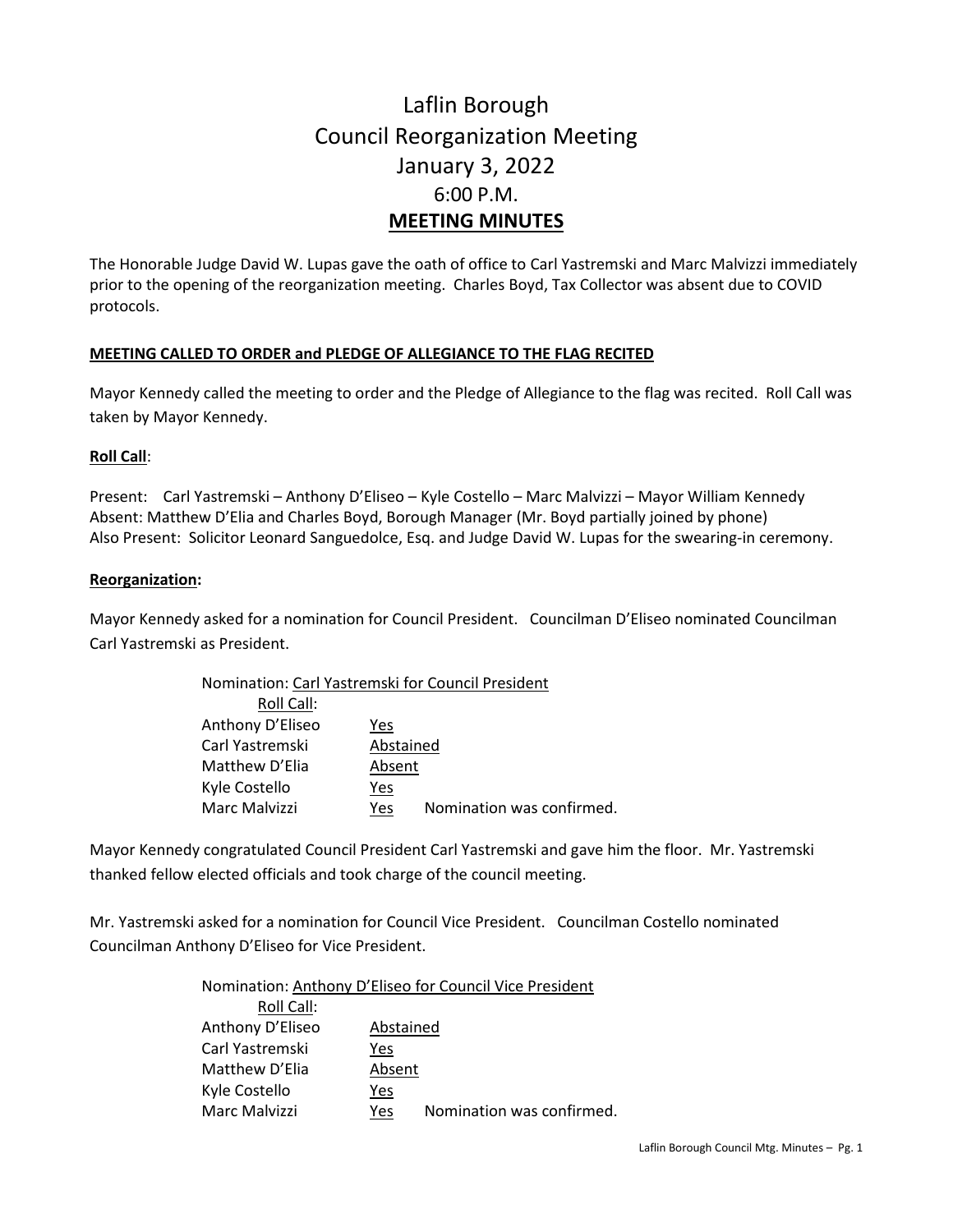Mr. Yastremski asked for a nomination for President Pro Tem. Councilman D'Eliseo nominated Councilman Kyle Costello for President Pro Tem.

| Nomination: Kyle Costello for President Pro Tem |           |                           |
|-------------------------------------------------|-----------|---------------------------|
| Roll Call:                                      |           |                           |
| Anthony D'Eliseo                                | Yes       |                           |
| Carl Yastremski                                 | Yes       |                           |
| Matthew D'Elia                                  | Absent    |                           |
| Kyle Costello                                   | Abstained |                           |
| Marc Malvizzi                                   | Yes       | Nomination was confirmed. |

Mr. Yastremski asked for a motion to reaffirm Irene Wendoloski for Vacancy Board Chair.

Motion: Anthony D'Eliseo Second: Marc Malvizzi Roll Call Ayes were unanimous and motion carried.

Mr. Yastremski asked for a motion to reaffirm Charles Boyd as Borough Manager.

Motion: Anthony D'Eliseo Second: Marc Malvizzi Roll Call Ayes were unanimous and motion carried.

Mr. Yastremski asked for a motion to retain Leonard Sanguedolce, Esq. and Sanguedolce Law Offices as Borough Solicitor.

> Motion: Anthony D'Eliseo Second: Marc Malvizzi Roll Call Ayes were unanimous and motion carried.

Mr. Yastremski asked for a motion to retain Pennoni Associates as Borough Engineer.

Motion: Anthony D'Eliseo Second: Kyle Costello Roll Call Ayes were unanimous and motion carried.

Mr. Yastremski asked for a motion to retain Jerry Loftus, Pennoni Associates as Sewage Enforcement Officer.

Motion: Anthony D'Eliseo Second: Kyle Costello Roll Call Ayes were unanimous and motion carried.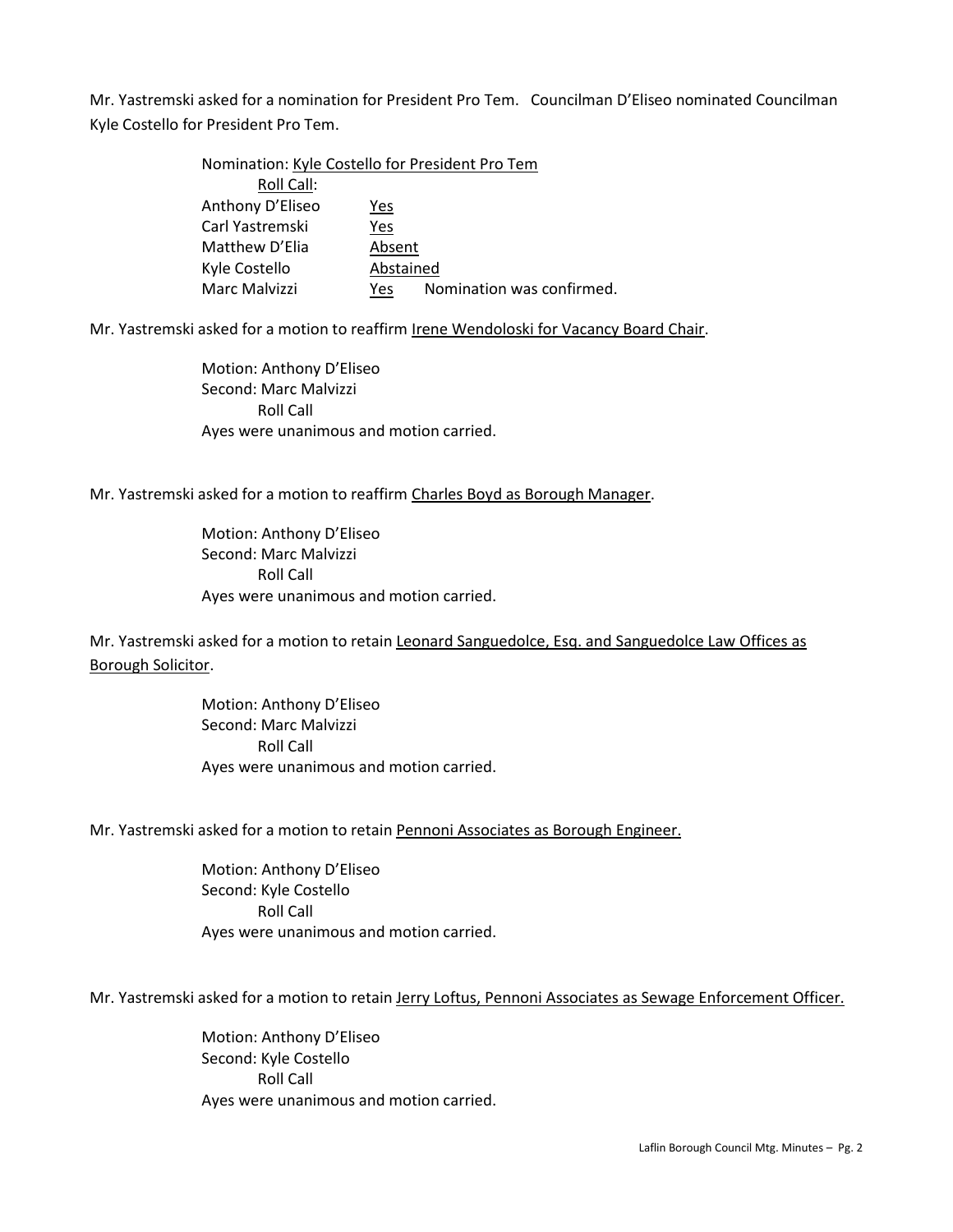Mr. Yastremski asked for a motion to retain Paul Benderavich as Emergency Management Coordinator.

Motion: Anthony D'Eliseo Second: Kyle Costello Roll Call Ayes were unanimous and motion carried.

Mr. Yastremski asked for a motion to retain Paul Benderavich as Floodplain Coordinator.

Motion: Anthony D'Eliseo Second: Kyle Costello Roll Call Ayes were unanimous and motion carried.

Mr. Yastremski asked for a motion to retain Charles Boyd as Right-to-Know Officer.

Motion: Anthony D'Eliseo Second: Kyle Costello Roll Call Ayes were unanimous and motion carried.

Mr. Yastremski asked for a motion to reaffirm current Laflin Recreation Board Members. Suzanne Kennedy, Carly Costello, Tara D'Amico, Holly Courter and Angela Reese

> Motion: Anthony D'Eliseo Second: Kyle Costello Roll Call Kyle Costello abstained due to family relationship with a member. Ayes carried and motion passed.

Mr. Yastremski asked for a motion to reaffirm current UCC Board of Appeals Members. Kenneth Stella, Alexander Lolli, and Andrew Shedlock, Sr.

> Motion: Anthony D'Eliseo Second: Marc Malvizzi Roll Call Ayes carried and motion passed.

Mr. Yastremski asked for a motion to retain Greg Gulick, G&R Consulting as Permit Officer and Tino Nocchi, East Mountain Inspections as Building Inspector.

> Motion: Anthony D'Eliseo Second: Marc Malvizzi Roll Call Ayes were unanimous and motion carried.

Mr. Yastremski asked for a motion to retain the City of Pittston as Code Enforcement Office. Motion: Anthony D'Eliseo Second: Marc Malvizzi Roll Call: Ayes were unanimous and motion carried.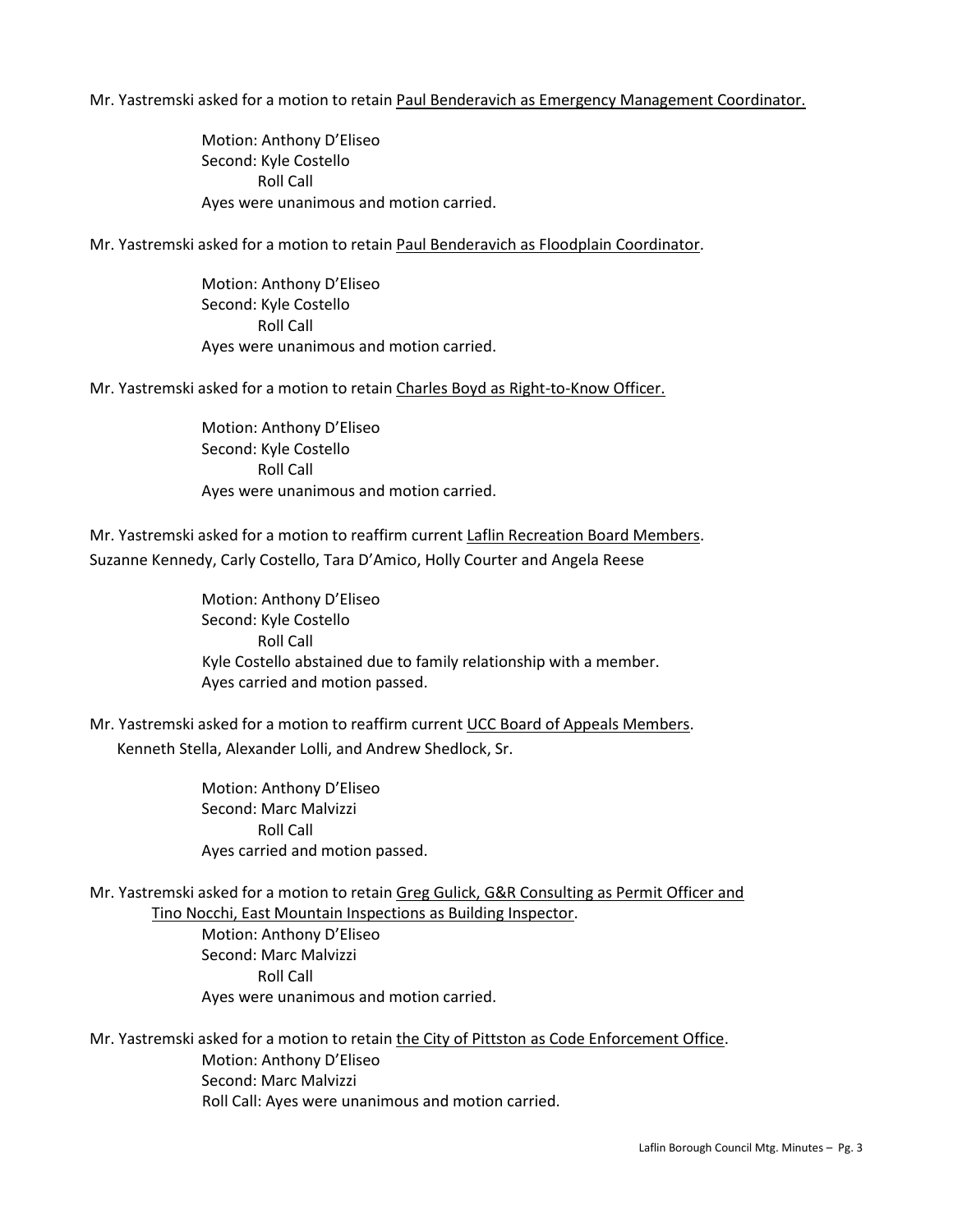Mr. Yastremski asked for a motion to retain Charles Boyd as County Earned Income Tax Delegate.

Motion: Anthony D'Eliseo Second: Marc Malvizzi Roll Call Ayes were unanimous and motion carried.

Mr. Yastremski asked for a motion to retain Wyoming Valley Sanitary Authority MS4 Stormwater Steering Committee Representative. Retain Charles Boyd

> Motion: Anthony D'Eliseo Second: Marc Malvizzi Roll Call Ayes were unanimous and motion carried.

Mr. Yastremski asked for a motion to retain Gino Pivovarnik, GP Sewer & Water for Septic Tank Direct Connection Conversations after DEP approval of planning module.

> Motion: Anthony D'Eliseo Second: Marc Malvizzi Roll Call Ayes were unanimous and motion carried.

Mr. Yastremski asked for a motion to confirm the monthly council meeting schedule for the second Tuesday of each month at 6:00pm for regular monthly meetings and work sessions on an as needed basis prior to the regular meeting at 5:30pm.

> Motion: Anthony D'Eliseo Second: Kyle Costello Roll Call: Ayes were unanimous and motion carried

Mr. Yastremski ask for a motion to retain Fidelity Deposit and Discount Bank; PLGIT; PNC and TD Ameritrade with the signatories as: Charles Boyd, Borough Manager; Carl Yastremski, Council President and Anthony D'Eliseo, Vice President.

> Motion: Anthony D'Eliseo Second: Kyle Costello Roll Call: Anthony D'Eliseo Yes (abstained for voting for himself) Carl Yastremski Yes (abstained for voting for himself) Matthew D'Elia Absent Kyle Costello Yes Marc Malvizzi Yes Motion Passed.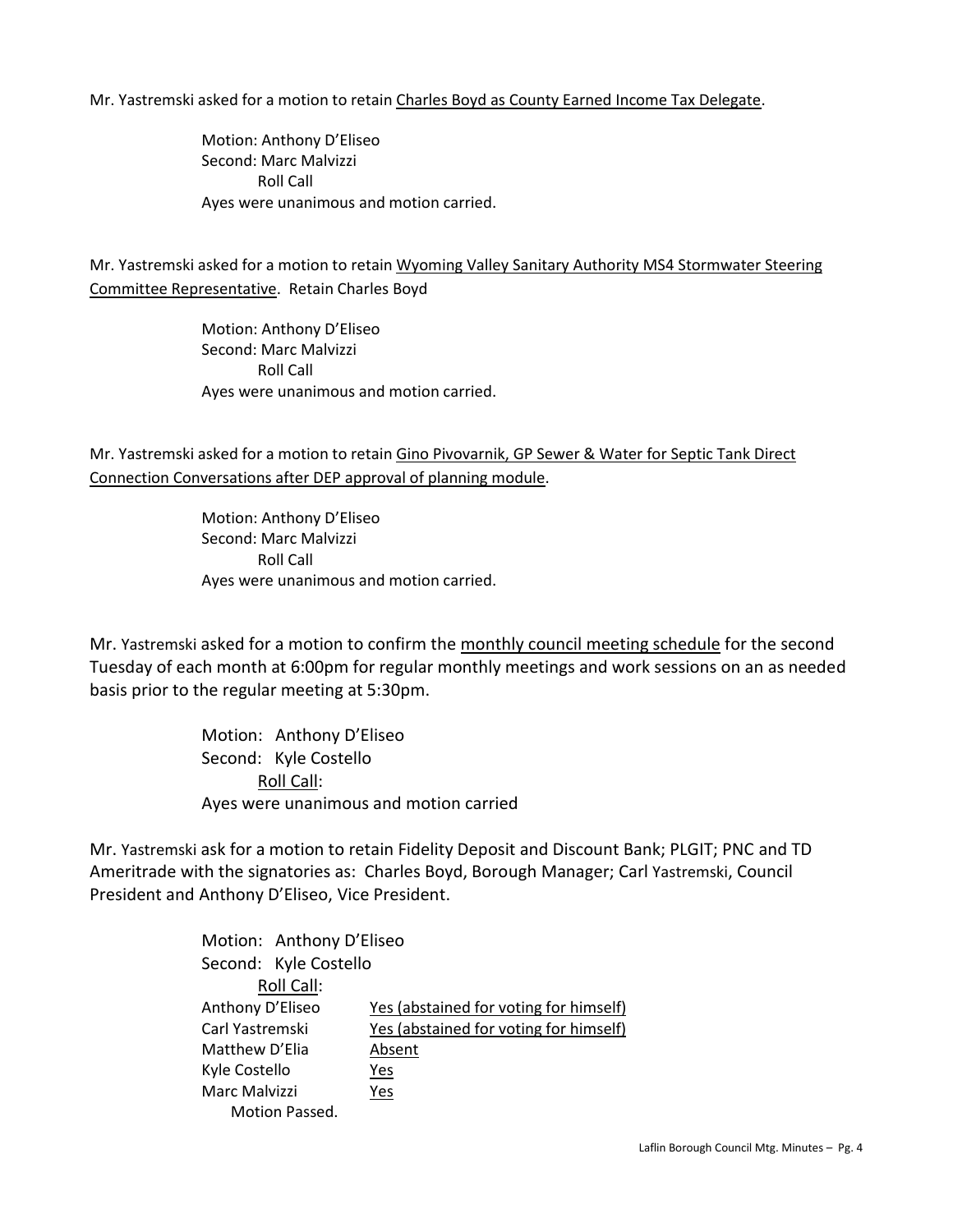#### **General Business**:

## A) Treasurer's Report –

Mr. Yastremski asked for a motion to TABLE the treasurer's report as it is too early in the month for necessary documents to have been received to produce the report.

> Motion: Anthony D'Eliseo Second: Marc Malvizzi Roll Call: Ayes were unanimous and motion carried.

### B) List of Bill –

Mr. Yastremski asked for a motion to TABLE the bill list as it is too early in the month to present invoices. Not all monthly invoices have been received prior to the meeting.

> Motion: Anthony D'Eliseo Second: Marc Malvizzi Roll Call: Ayes carried and motion passed.

## C) Salary Resolution #1 of  $2022 -$

Solicitor Leonard Sanguedolce summarized the resolution and asked newly elected Councilman Malvizzi if he had the opportunity to review the resolution. Mr. Malvizzi responded in the affirmative. Mr. Yastremski asked for a motion to adopt the resolution.

> Motion to Adopt Resolution: Anthony D'Eliseo Second: Kyle Costello Roll Call: Anthony D'Eliseo Yes Carl Yastremski Yes Matthew D'Elia Absent Kyle Costello Yes Marc Malvizzi Yes Motion Passed.

D) Laflin Borough Building COVID Pandemic Closure –

After recommending a 30-day closure of the borough building to prevent Mr. Boyd from illness due to the increased cases of COVID-19, Mr. Yastremski opened up the floor for discussion. Much discussion followed on a 30-day pause for public access and the fire department not gathering unless needed. Also discussed were: if it was necessary to close the building and, if so, the legal way to close the building for public access, if agreed upon.